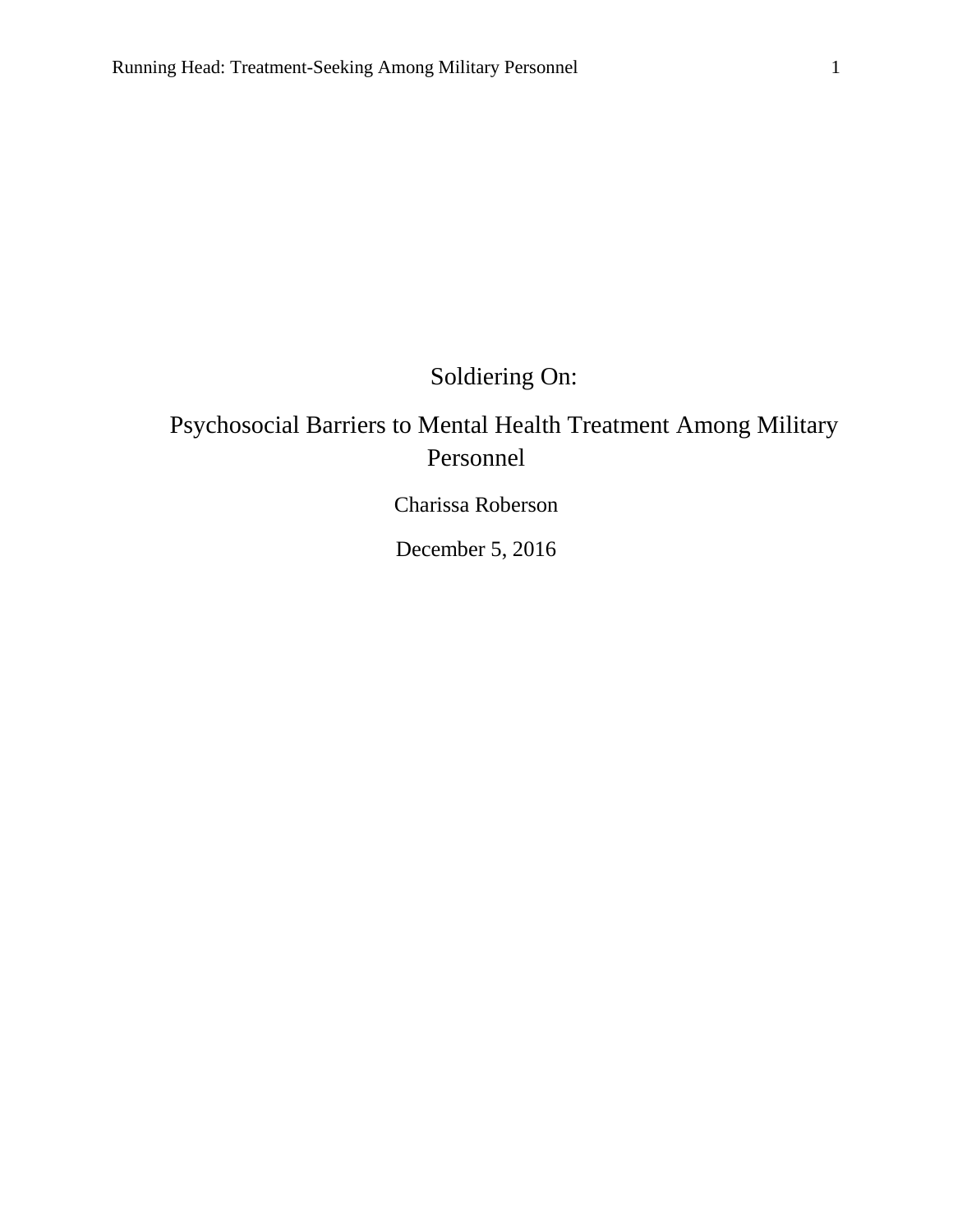The majority of military personnel who are diagnosed with mental health problems do not seek treatment. This project will research psychosocial explanations for why this occurs, and further research will be explored about potential ways to reduce these barriers to care.

Developing a mental disorder in response to trauma or other stressors can occur in a wide range of people, from many different backgrounds, and is not confined to any particular demographic. However, certain careers are marked by higher risk. In the armed forces, the stressors and potential traumas that come with being a soldier put military personnel in increased danger of mental health issues such as major depressive disorder, generalized anxiety disorder (GAD), and post-traumatic stress disorder (PTSD). Instances of psychological afflictions in soldiers have been recorded throughout history, from "soldier's heart" during the Civil War to "shell shock" during World War I (Nash, Silva, & Litz, 2009). In more recent years, rates of both PTSD and major depressive disorder were found to be higher among the United States military when compared to the civilian population, and a significant portion of soldiers returning from Iraq and Afghanistan (19-44%) struggled with some kind of mental health issue (Zinzow, Britt, McFaddeb, Burnette, & Gillispie, 2012). Treatment for such mental disorders has been developed and is continuing to be researched. Cognitive Processing Therapy (CPT) and Prolonged Exposure (PE) have been shown to help assuage symptoms of PTSD (Zinzow, Britt, McFaddeb, Burnette, & Gillispie, 2012). Evidence-based treatments exist for GAD and major depressive disorder, as well as other issues that may be diagnosed in military personnel. The trend in the data, however, shows that the majority of military personnel who are diagnosed with a mental health problem do not seek treatment and that concern about barriers to care is greatest among those whose symptoms are most severe (Hoge et al., 2004; Hoge et al., 2014).

Many psychosocial factors may be involved in why military personnel do not seek mental health treatment. Some of these may be specifically related to the military; military training, for instance, requires toughness and emotional detachment, and military culture promotes self and unit-reliance as well as "soldiering-on"—pushing through your own problems rather than showing weakness or asking for help from someone else (Dickstein, Vogt, Handa, & Litz, 2010). Other factors may pertain to public stigma: fear that other people will view a soldier differently if he or she reveals a mental illness, e.g. civilians labeling them "a crazy vet" or unit members no longer trusting them (Hoge et al., 2004; Stecker, Shiner, Watts, Jones, Conner, 2013). Soldiers may also find it difficult to admit needing medical help for a mental illness as opposed to a physical injury, possibly due to the view that mental disorders brought on by trauma and stress are "avoidable" or "self-inflicted," and thus show a sign of weakness. This barrier may be especially potent as the military is comprised mostly of young men, a demographic that appears to be particularly susceptible to help-seeking stigma (Greene-Shortridge, Britt, & Castro, 2007). Studies have gathered research on these and other factors that influence treatment-seeking among soldiers, in order to learn what interventions may most effectively reach military personnel who are in need of help.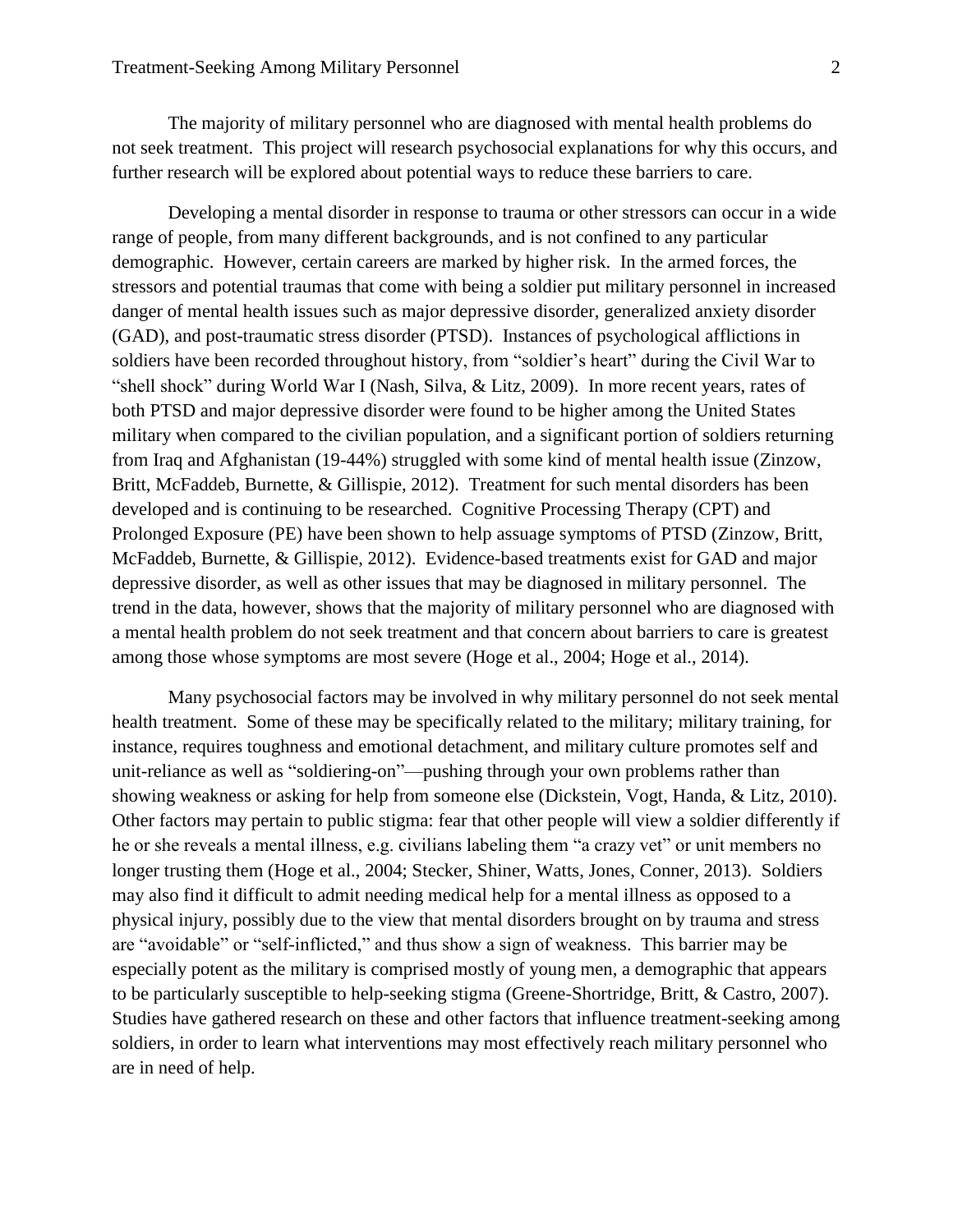An oft-cited study in later research on this topic is a 2004 study done by Hoge, Castro, Messer, McGurk, Cotting, and Koffman (Hoge et al., 2004). In order to evaluate mental health issues and potential "barriers to care," this study examined US Army and Marine Corps soldiers, who would serve or had served in Iraq and Afghanistan. The institutional review board of the Walter Reed Army Institute of Research gave its approval to this study. The researchers' samples included 2530 Army soldiers before deployment; 1962 Army soldiers after deployment; 894 Army soldiers after deployment; and 815 Marines after deployment. Participants were collected through recruitment by the researchers. The soldiers were briefed about the details of the study and guaranteed anonymity, and the researchers obtained written consent from each soldier who agreed to participate. The researchers also compared their participants to all of the Army and Marine soldiers involved in the same deployments, in order to ensure that their sample represented the population they wished to study.

The method used to gather data was an anonymous survey. A participant was deemed to have "responded" to the survey if they finished any part of it. Ninety-eight percent of the entire group of participants met the criteria for a response. In order to measure mental health among the participants, the researchers used screening questionnaires and an official symptom checklist in the survey to diagnose PTSD, GAD, major depressive disorder, and substance abuse. The survey also asked questions about the soldiers' combat experiences, if they were experiencing any life-affecting problems, whether they wished to receive help for those problems, if they had used mental health care in the past, and what their thoughts were on perceived barriers to care and stigma.

The gathered data was scanned and analyzed using logistic regression to control for demographic differences. The subsequent results showed that a significant portion of the participants had been in serious combat, and a positive correlation emerged between rates of mental disorders and the amount of combat experience. Among the participants who met the criteria for a mental disorder, only 38-40% reported that they would be interested in getting treatment and only 23-40% reported receiving treatment in the past. Also, these participants were twice as likely as those who did not meet criteria for a mental disorder to report concerns about stigma and other barriers to care. The three barriers that were most highly rated by respondents to the survey were (1) their unit losing trust in them, (2) their leaders viewing them differently, and (3) being perceived as weak, with this last barrier receiving the highest endorsement.

There were several limitations to this study. The researchers used a cross-sectional design involving several groups of Marines and Army personnel, which may not yield as accurate results as a longitudinal design. The participants were also selected from an active-duty work site, so the study was not able to examine responses among wounded or discharged personnel. Also, because the study used a survey, there was an inherent risk of misreport among the participants, although this may have been lessened by the survey's anonymity. The researchers took care to make their sample as representative as possible and adhered to proper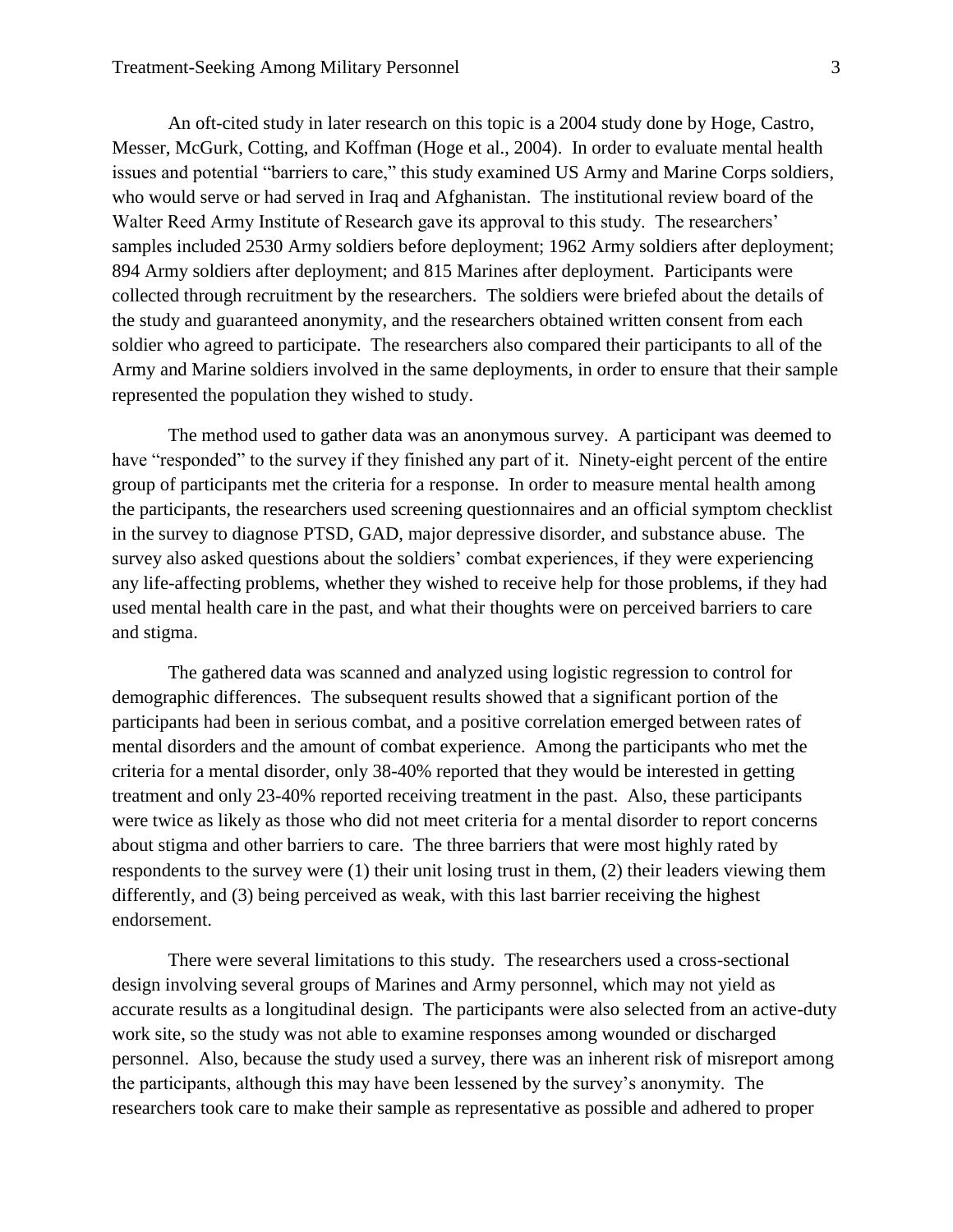guidelines for conducting an experimental study. "Combat Duty in Iraq and Afghanistan, Mental Health Problems, and Barriers to Care" (Hoge et al., 2004) provided a significant contribution to literature on this topic and showed the prevalence of mental health disorders as well as perceived barriers to care among active-duty military personnel.

In 2007, Stecker, Fortney, Hamilton, and Ajzen conducted a study based on the theory of planned behavior (Stecker, Fortney, Hamilton, & Ajzen, 2004). According to this theory, the researchers hypothesized that seeking mental health treatment was related to the beliefs that individuals have about such an action. They planned to assess beliefs about mental health treatment in veterans of Iraq, and they defined "seeking treatment" as occurring within one year after return from Iraq. In order to obtain participants, the researchers gave information on the study to Army National Guard soldiers at drill weekends and instructed interested candidates to undergo an informed consent brief and a mental health screening. Eligibility for the study was determined by whether or not the soldier met diagnostics for at least one of the following mental disorders: depression, panic disorder, GAD, PTSD, and alcohol abuse disorder. The study received approval from an institutional review board.

Twenty soldiers were selected to participate in the study. All participants were interviewed by phone, using elicitation methods. Three types of beliefs, as structured by the planned behavior theory, were investigated—behavioral beliefs (about possible consequences of an action), normative beliefs (about views others might have), and control beliefs (about things that might impede or aid the action). Participants were asked about perceived pros and cons of receiving mental health care, to determine behavioral beliefs; about those who do and do not approve of mental health care, to determine normative beliefs; and about anything that would cause them to be more or less likely to utilize mental health care, to determine control beliefs.

The gathered data was reviewed and coded by several individuals, who organized it according to the three belief categories of the planned behavior theory. Positive behavioral beliefs included that receiving mental health care would result in feeling better (80%), that having someone to talk to would be beneficial (50%), and that treatment would be a way to regain their normal life (30%). Negative behavioral beliefs included fear of being stereotyped (70%) and the fear that seeking treatment would damage their careers (55%)—higher-ranking individuals expressed fear that their subordinates would not follow them as well, and other individuals expressed worries of no longer being deployed or promoted. In the normative belief category, 75% of participants agreed that everyone would be supportive of them receiving mental health care. However, the other 25% reported that loved-ones wanted them to "toughenup" rather than seek treatment. Most of the participants, though not all, agreed that the military would support treatment seeking. In response to what would make them more likely to use mental health care, participants identified confidentiality and a secure environment as factors. The largest barrier to care identified by the participants was their personal beliefs about mental health treatment (65%). Soldiers reported that refusing to admit a problem, as well as thinking they could take care of it on their own, had affected their decision of whether or not to seek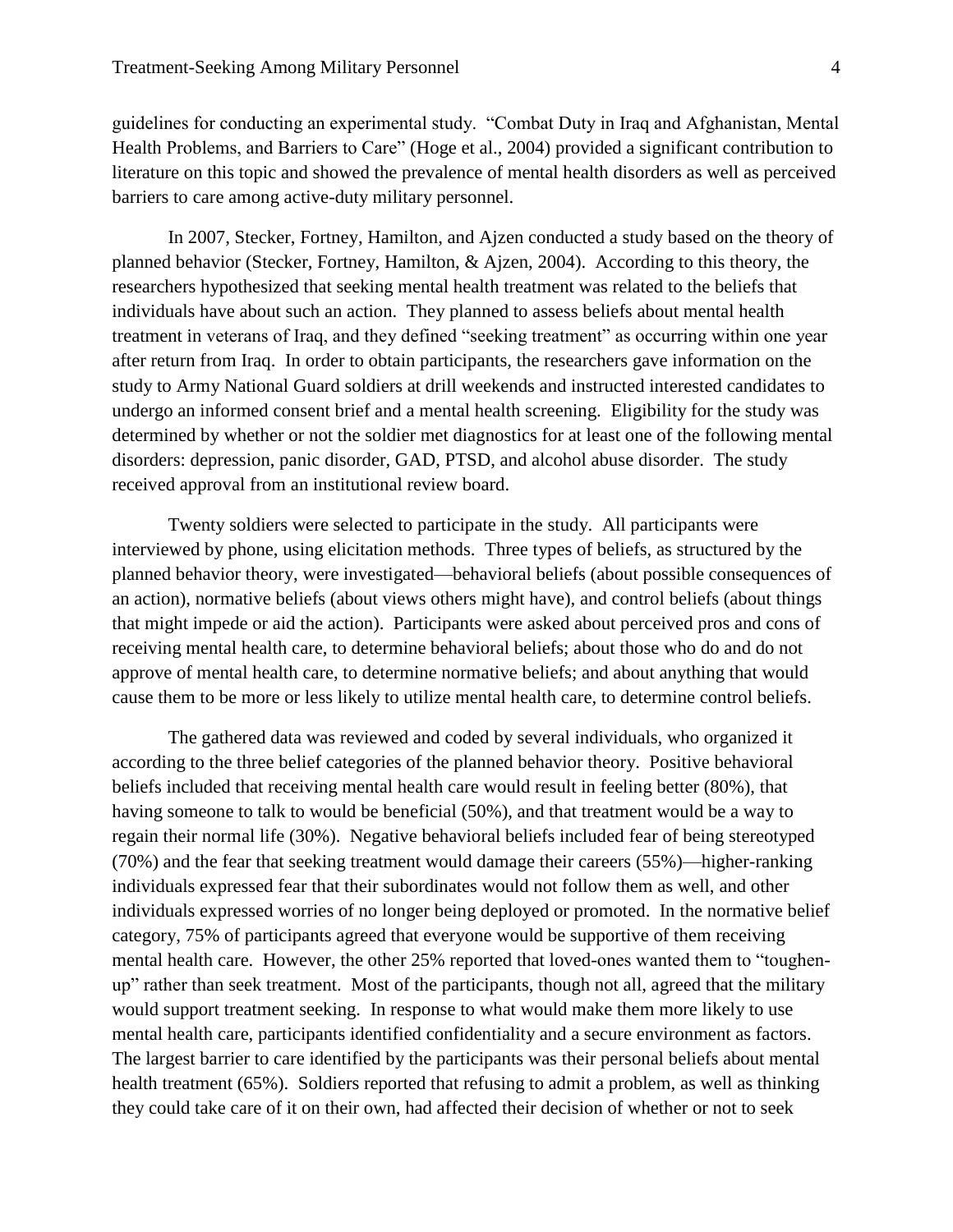treatment. In addition to gathering data on beliefs about mental health care, this study also revealed that only 25% of the soldiers who met criteria for a mental disorder had received treatment.

Limitations of this study include the narrow population (one National Guard unit), the reliance of the researchers on the planned behavior theory, and the fact that the interviews were done by phone, which may have obstructed the researchers' ability to interpret the soldiers' reactions and responses. However, the soldiers may have felt more at ease to give honest answers over the phone rather than in a face-to-face interview. This study—"An Assessment of Beliefs About Mental Health Care Among Veterans Who Served in Iraq" (2007)—showed strength in communicating directly with the participants, and thus was able to uncover factors that may limit soldiers' use of mental health care. The researchers also suggested that further investigation be done into the fact that their participants had reported fears of stigma while also reporting that they had support for seeking treatment.

C.H. Warner, Appenzeller, Mullen, C.M. Warner, and Griger conducted a study in 2008 to evaluate soldiers' opinions on mental health screening and seeking treatment post-deployment (C.H. Warner, Appenzeller, Mullen, C.M. Warner, & Griger, 2008). The goal of their study was to determine the best methods of providing mental health screening to returning soldiers and to assess barriers to seeking treatment. The researchers received approval from an institutional review board and from involved military commanders to conduct the study.

In pre-deployment briefings, a survey was distributed to all soldiers in a single bridge combat team. The survey was declared to be anonymous, and the soldiers were made aware that they would receive no negative consequences if they chose not to participate. Sections within the survey dealt with different issues, including screening preferences and attitudes toward careseeking, as well as barriers to and facilitators of treatment. In the care-seeking attitudes section, participants were asked to rate their response to a statement and to answer whether they would seek treatment at any of a list of facilities. In the barriers and facilitators section, participants were asked to rate their response to eight barriers to care—six of which had been included in the 2004 study by Hoge et al.—as well as their response to seven potential facilitators of care. Within another section, participants filled out specific demographic information, including whether or not they had completed military "Battlemind" training.

Eighty-one point three percent of the soldiers who were offered the survey participated in the study. The data was analyzed using logistic regression, and two questions were specifically targeted: (1) whether soldiers would seek treatment based on screening results and/or their own belief that they needed help and (2) what soldiers' opinions would be on barriers to and facilitators of care. According to the results, 84.8% of the soldiers had previously received Battlemind training and 65.7% agreed that they would seek treatment if they thought they had a problem or were diagnosed with one. Soldiers who had received Battlemind training were 1.56 times more likely to seek treatment. When asked about screening preferences, participants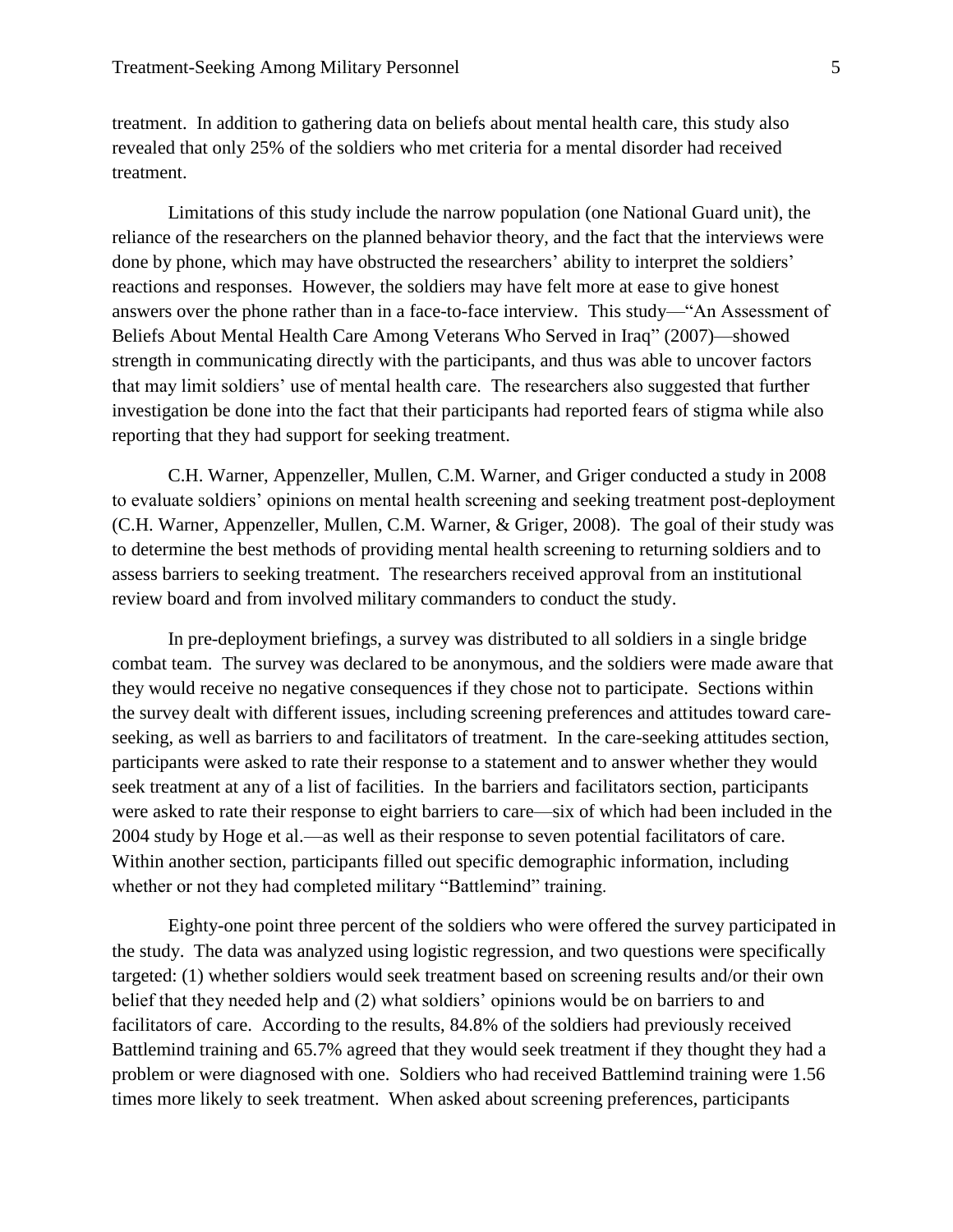indicated the highest amount of trust in military physicians and mental health personnel from within their unit, with the least amount of trust in military physicians not within their unit and civilian providers. In the section on barriers to care, 45% of the participants generally disagreed with the listed barriers, while 26% agreed with them. The three largest barriers identified in the 2004 study by Hoge et al.—being seen as weak, being treated differently by leadership, and having their unit lose trust in them—were all reduced, with "being seen as weak" showing the greatest reduction in agreement responses. However, although the other two barriers were reduced, they remained two of the largest barriers identified by participants. In response to the questions on facilitators of care, the one most endorsed was encouragement from loved ones.

This study was limited by its cross-sectional design, confined to a single unit and based on a self-conducted survey. However, the sample was shown to be representative of the population of deploying soldiers, and the anonymity of the survey was purposed to promote honesty. The survey was given before deployment and therefore may not reflect the opinions of soldiers post-deployment. "Soldier Attitudes toward Mental Health Screening and Seeking Care upon Return from Combat" (2004) provided a valuable look at soldiers' preferences for mental health screening and their views on seeking care. The study showed reductions in barriers endorsed in previous studies, but it also demonstrated that barriers still remain. Results obtained by this study pointed towards the benefit of Battlemind training, involving family and friends in the treatment-seeking process, and integrating mental health care into a military context.

In 2009, Wright, Cabrera, Adler, Bliese, Hoge, and Castro conducted a study to determine if there was a relationship between military leadership and unit cohesion and stigma and perceived barriers to care in soldiers (Wright, Cabrera, Adler, Bliese, Hoge, & Castro, 2009). The researchers hypothesized that units with more cohesion and better leadership would experience less stigma and perceived barriers to mental health care. Their study was approved by the Institutional Review Board of the Walter Reed Army Institute of Research.

The study was conducted with an anonymous survey which was distributed to 680 soldiers from units in a single division, 3 months after returning from deployment. Before taking the survey, all participants provided written informed consent. The survey contained sections on mental health symptoms, unit leadership and cohesion, and stigma and perceived barriers to care. The mental health assessment used evidence-based clinical scales to evaluate symptoms for depression, anxiety, and PTSD. The section on unit leadership and cohesion used two scales. The first scale assessed leadership by giving the participants four leader behaviors and asking them to report how frequently the behaviors occurred in their own leaders; the second scale assessed unit cohesion, using three statements which soldiers were asked to rate based on the similarity to their own units. Both scales had been previously used in military research. Stigma and barriers to care were evaluated with 16 statements representing factors that might dissuade soldiers from seeking care.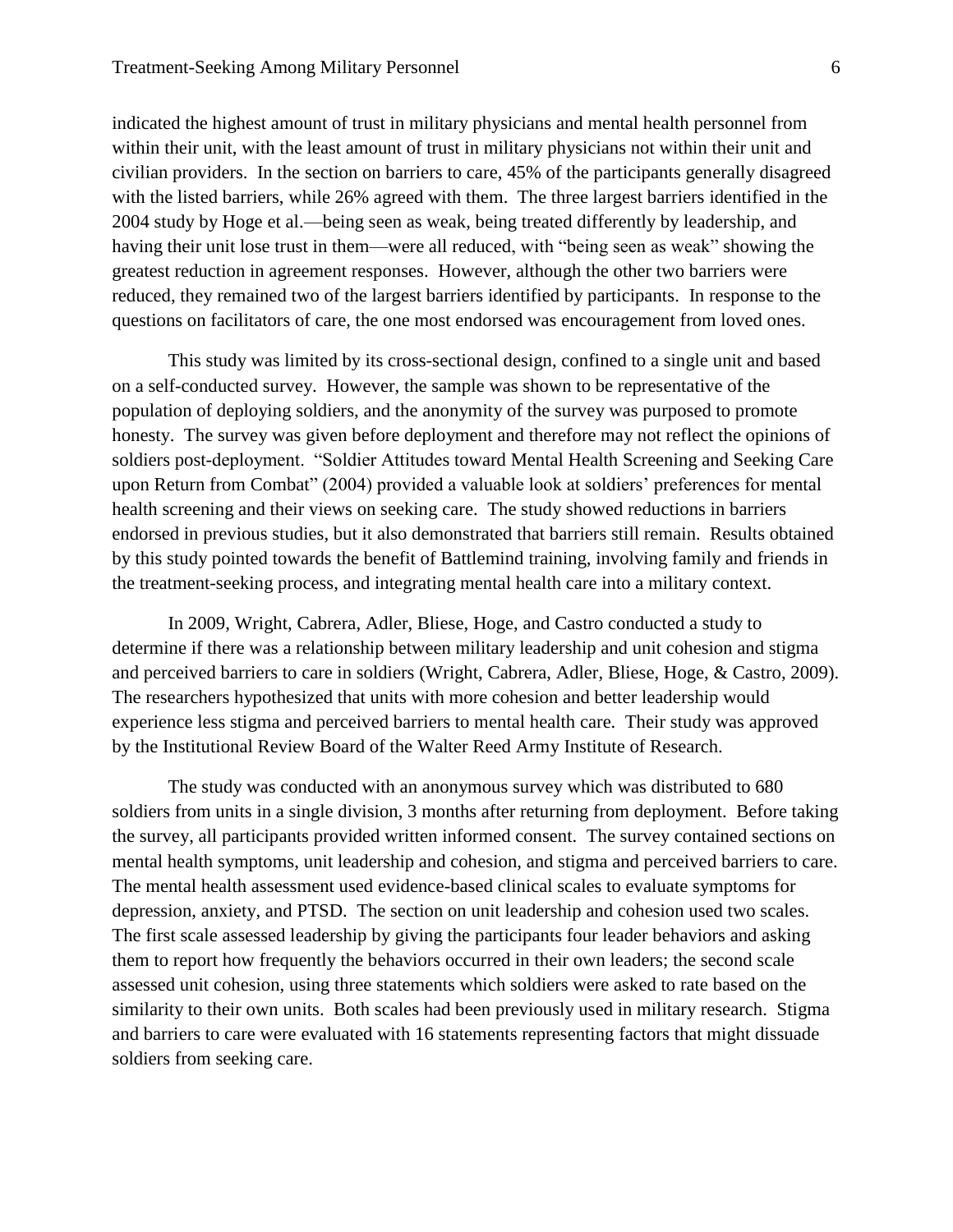After the data was analyzed, the three items which the soldiers ranked highest as impediments to seeking treatment were (1) losing the trust of their unit, (2) being treated differently by their leaders, and (3) being seen as weak. A relationship emerged which showed that soldiers who rated both their leadership and unit cohesion higher also ranked lowest on the stigma and barriers to care scales. The researchers had already controlled for the demonstrated effect of mental health symptoms on experiencing stigma.

This study was limited in that it relied on a survey, which, despite the fact that it was anonymous, could not ensure honest answers from the participants. The study was also conducted only within combat support units, and therefore results may not generalize to other units. Likewise, the participants had all recently returned from deployment, so the data did not include reports about leadership and unit cohesion from units which had not been deployed. "Stigma and Barriers to Care in Soldiers Postcombat" (2009) showed three main stigma-related issues which may affect soldiers' decision to seek care. This study also provided insight into a possible avenue for reducing these issues, by demonstrating that good leadership and unit cohesion may decrease stigma and barriers to care among soldiers.

Another study, conducted a few years later in 2013, looked at treatment-seeking barriers among military personnel who had served in Iraq and Afghanistan and who met the criteria for PTSD (Stecker, Shiner, Watts, Jones, & Conner, 2013). Their study was approved by the Committee for Human Subjects Protection at Dartmouth's Medical School.

The researchers collected participants through in-person recruiting and advertisements. Interested candidates were required to take a PTSD screening test to determine eligibility. In order to participate, candidates had to screen positive for PTSD; be a veteran of Iraq, Afghanistan, or both; and not have sought mental health treatment. One hundred forty-three military personnel were included in the study. To obtain the desired data, the researchers conducted telephone sessions with each participant. During these sessions, participants were told how thoughts and beliefs may influence actions, and the participants were asked to identify beliefs that affected the action of treatment-seeking for them personally.

The gathered answers were recorded and then coded. One hundred eighty-nine beliefs about treatment-seeking were recorded, and they were categorized into four main areas: (1) concern about treatment, (2) emotional readiness, (3) stigma, and (4) logistical issues. In the area of concern about treatment, 13% identified a belief that treatment providers would not understand them, some stating that only another veteran would understand. In the area of emotional readiness, more than half (52%) did not believe they needed treatment, and 35% did not feel emotionally prepared to undergo treatment. Twenty-two percent indicated that it would be too hard to share details about their PTSD with someone else, giving fears of "going crazy" or being "triggered" by recounting their trauma. Only 16% stated beliefs regarding stigma. Thirtynine percent of these beliefs dealt with issues such as pride, being seen as weak, and feeling that they should push through their problems. Another 39% involved fears about the consequences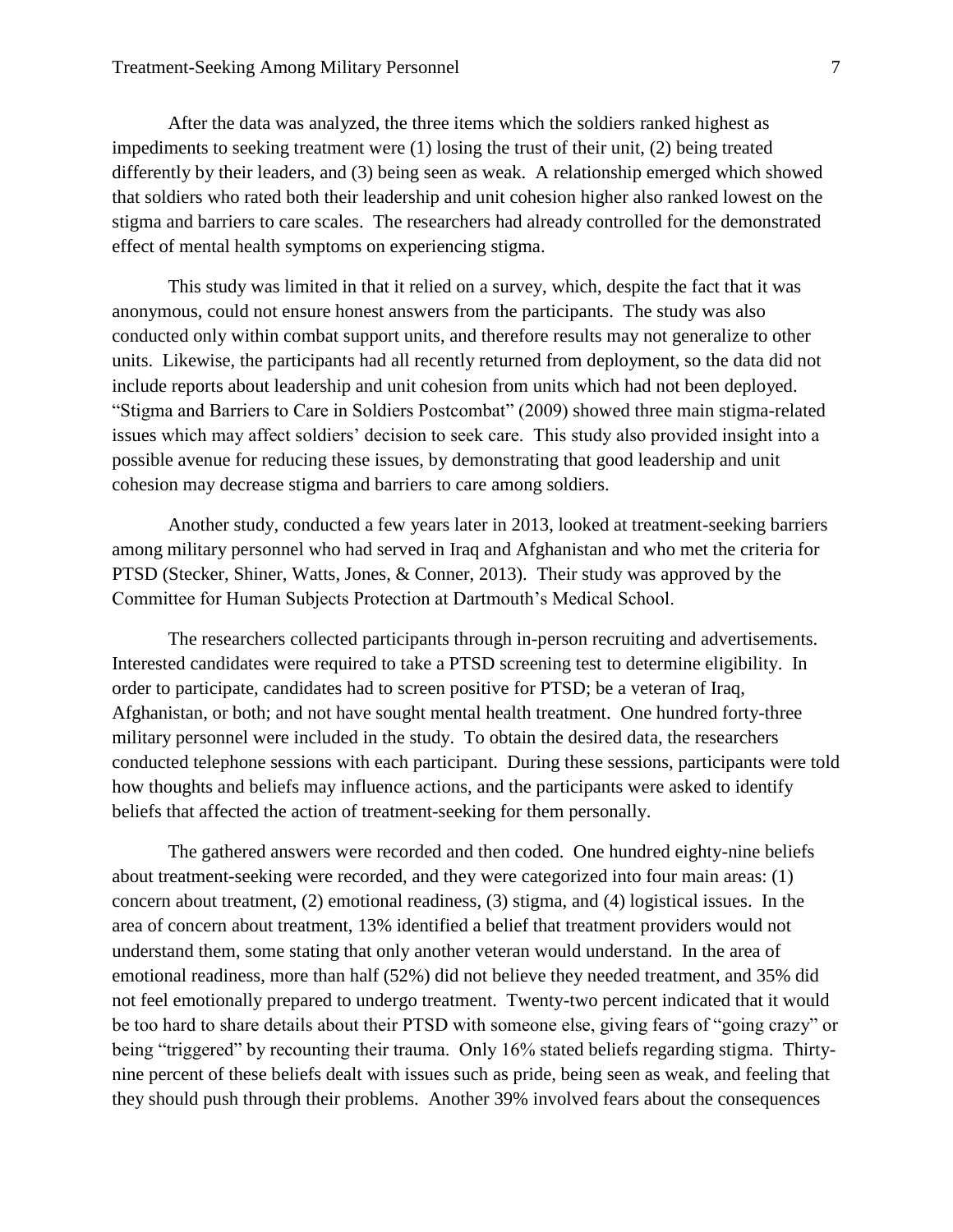of seeking treatment, such as damaging their careers, losing security clearance, and no longer being deployed. Twenty-three percent of stigma-related beliefs concerned being labeled. By contrast, only 8% of all beliefs fell into the area of logistical issues.

The results of this study may not generalize to veterans without PTSD symptoms, such as those suffering from other mental health issues. The study was cross-sectional and depended upon self-reported data, and the four categories proposed may have been too broad to encompass all stated beliefs. The study may also be limited by the sample size and range, which was small enough that individual experiences, as well as gender and race, may have biased results. However, the researchers were able to obtain a substantial sample of veterans who had PTSD symptoms and had not received treatment and were able to speak with them about reasons for why this was. This study—"Treatment-Seeking Barriers for Veterans of the Iraq and Afghanistan Conflicts Who Screen Positive for PTSD" (2013)—also showed that, among the sample, stigma was not the highest-rated barrier, with concern about treatment and emotional readiness ranking at the top, although a number of veterans still endorsed stigma as an influential factor in them not seeking care.

In 2014, Hoge, Grossman, Auchterlonie, Riviere, Milliken, and Wilk performed a study on PTSD treatment which explored low treatment-seeking in veterans, as well as reasons for dropping out of treatment (Hoge, Grossman, Auchterlonie, Riviere, Milliken, & Wilk, 2014). Their study was approved by the institutional review board of the Walter Reed Army Institute of Research.

Data was obtained from two separate sources: (1) a population-based cohort of 45, 462 soldiers who had taken the Post-Deployment Health Assessment after returning from Afghanistan, and (2) a cross-sectional survey of 2, 420 infantry soldiers, also after returning from Afghanistan. The cohort was analyzed to determine how many of those diagnosed with PTSD received adequate treatment. The survey was administered to determine how many of the participants needed care, how many had received it and how much, what their beliefs were towards mental health treatment, and (if applicable) their reasons for dropping out of care. Reasons for drop-out were obtained by a number of yes-no questions which had been developed based on previous research and experience. The cohort analysis was approved by the Walter Reed Army Institute of Research, and all participants in the survey gave informed consent.

Results from analyzing the data showed that 5% (2,230) of the soldiers in the cohort had received a PTSD diagnosis, and 22% of those soldiers had only had one treatment visit. Of the soldiers who were surveyed and met the criteria for PTSD (229), 48% said they had received mental health care; of those soldiers, 22% had only had one visit, and 24% had dropped out of treatment. The most common reason for drop-out (66% of all soldiers) was feeling like they could take care of their problems on their own. Thirty-eight percent endorsed stigma as a barrier to care, and 40% indicated that they did not feel comfortable with the mental health professional. Other reasons included worries about confidentiality (34%), not believing that the treatment was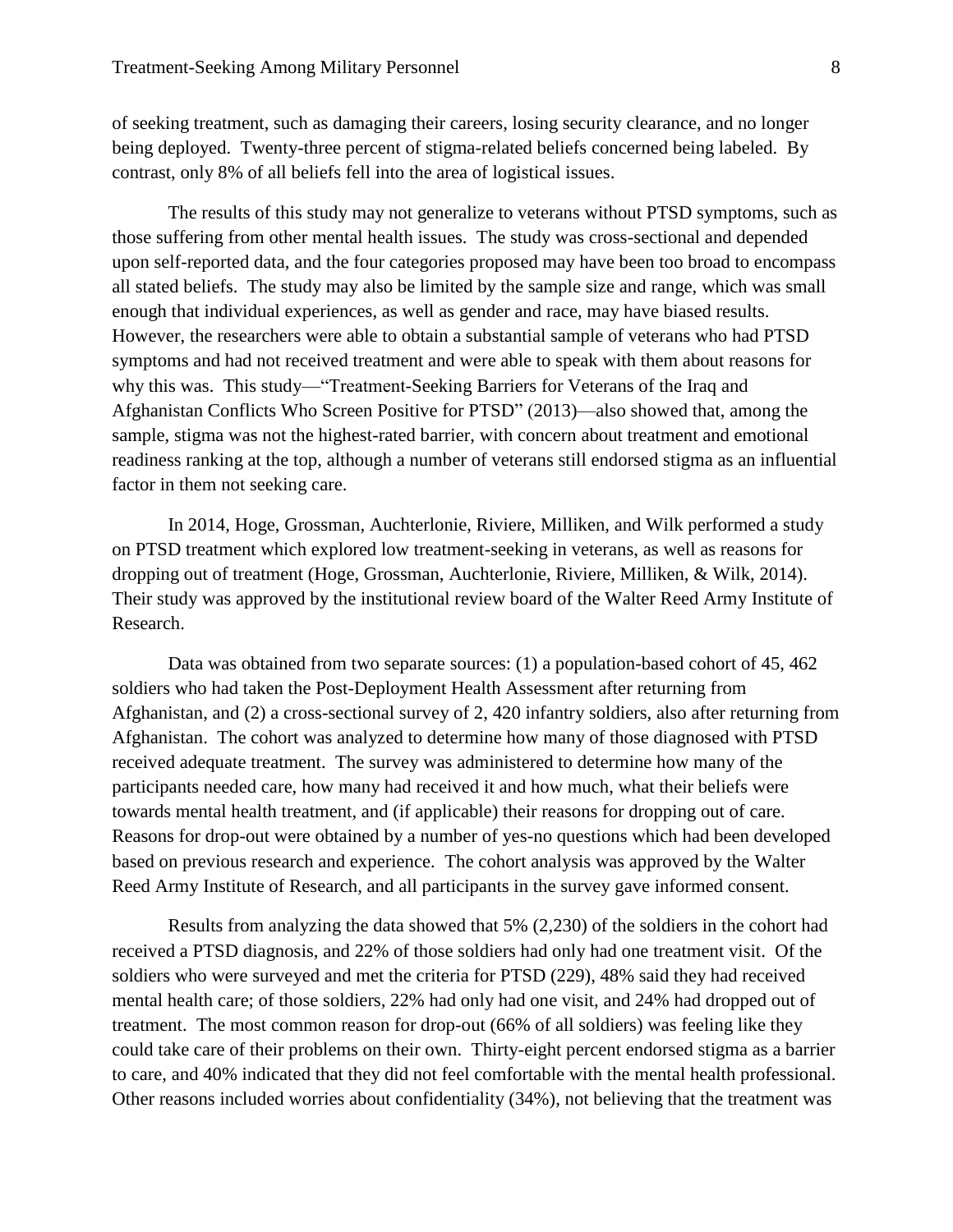effective (38%), and various issues concerning the relationship with the mental health professional (2/3 of all soldiers).

The study was limited by its dependence on self-reported data and data obtained from an administration, and the survey did not screen for other mental disorders besides PTSD. However, the sample sizes for both the cohort and the survey were large, and results and demographics were fairly consistent between both groups, which reinforce the reliability of the data. "PTSD Treatment for Soldiers After Combat Deployment: Low Utilization of Mental Health Care and Reasons for Dropout" (2014) provided a valuable look at PTSD prevalence, low treatment-seeking, and drop-out rates among the military population. This study also gathered data on soldiers' opinions and experiences concerning mental health care, which may be used in developing interventions to improve treatment-seeking rates and the effectiveness of care.

A study conducted in 2015—by Kulesza, Pedersen, Corrigan, and Marshall—examined public and perceived public treatment-seeking stigma in young adult veterans and its relationship to mental health care utilization (Kulesza, Pedersen, Corrigan, & Marshall, 2015). The researchers differentiated between public stigma (viewing others in a negative way) and perceived public stigma (applying those negative views to yourself). They hypothesized that veterans who reported higher levels of either kind of stigma would be less likely to seek treatment. The researchers controlled for other factors that might influence treatment seeking such as age, gender, race, and symptom severity—and the study was approved by an institutional review board.

Participants were obtained through social-media recruitment, and their eligibility was determined by a series of questions and analysis. Candidates were required to be between 18 and 34 years of age and to not be in active or reserve duty. Eight hundred twelve veterans were included in the study. All participants took an online survey, which assessed mental health, stigma concerns, and treatment receipt. The section on mental health used validated measures to screen for PTSD, depression, anxiety, alcohol use disorder, and cannabis use disorder. In the section on stigma, participants were asked to rate 6 statements representing perceived public stigma (how would this affect your decision to seek treatment) and 6 statements representing public stigma (how would you view another person considering seeking treatment).

The data was analyzed using regression models, in order to control for other factors that might influence treatment-seeking and to evaluate both public and perceived public stigma. Of the 812 veterans who participated in the survey, 72% met diagnostics for at least one of the included mental disorders. Among this group, those who reported higher levels of perceived public stigma were less likely to seek treatment (public stigma had no significant association with treatment utilization). More participants agreed with the perceived public stigma items than the public stigma items. For example, 44% said that they would be seen as weak for seeking treatment, while only 12% said that they would view another veteran as weak; over 35% said they would be treated differently, while only 10% said they would treat another veteran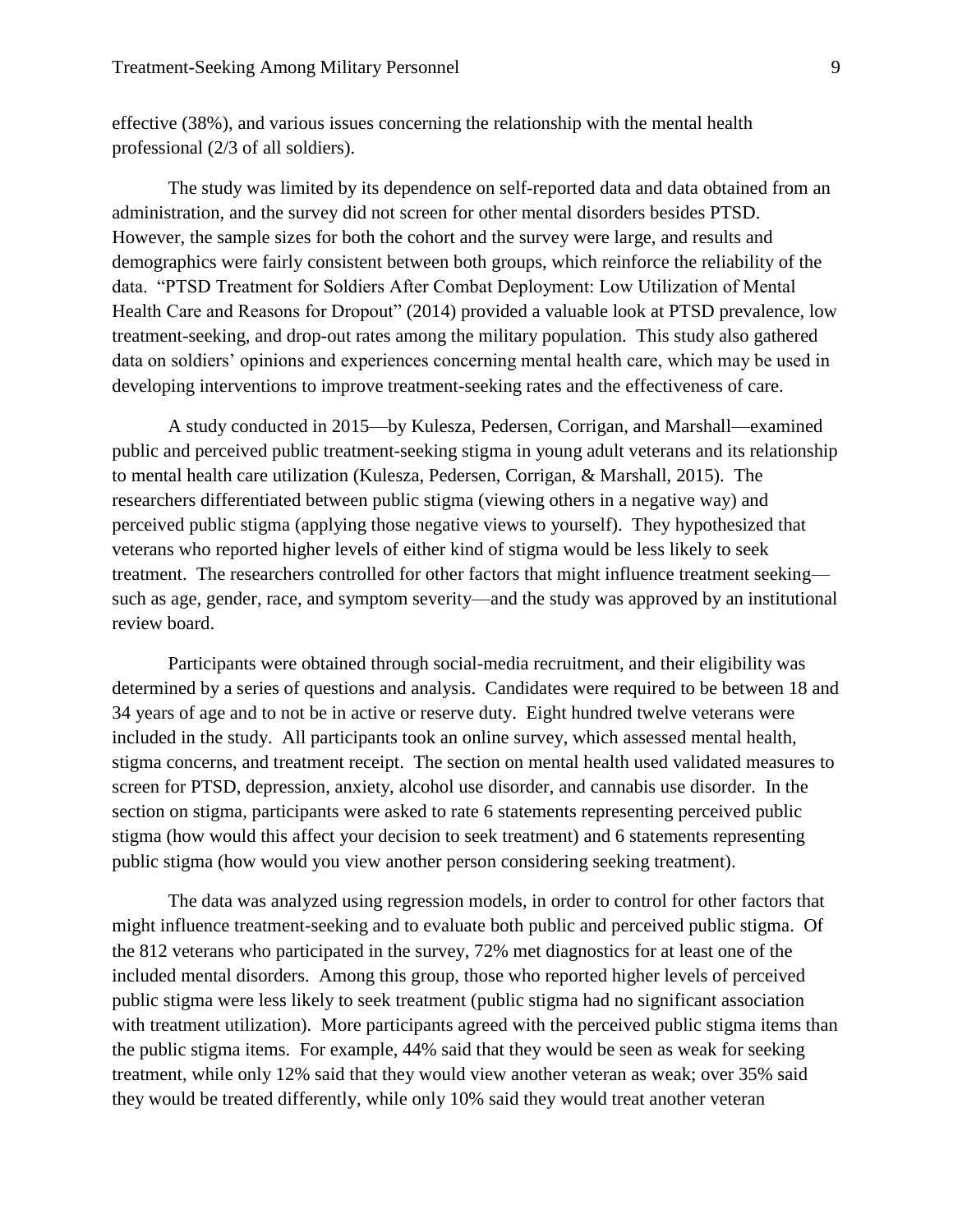differently. The majority of veterans did not anticipate negative responses from others if they were to seek treatment (e.g., 56% did not think they would be seen as weak), but a large portion of them did endorse this belief (44%).

This study was limited in that it was a cross-sectional design, and that it utilized an online survey, which prevented the researchers from being able to conclusively determine identity and eligibility, and the participants may not have answered honestly. The definition of perceived public stigma may have been too broad to accurately assess different kinds of beliefs, such as perceptions from loved ones versus the general public. "Help-Seeking Stigma and Mental Health Treatment Seeking Among Young Adult Veterans" (2015), however, gave a valuable addition to literature on this topic by evaluating both public and perceived public stigma and determining a relationship between perceived public stigma and treatment utilization.

Although all of these studies relied on surveys or similar interviews, the researchers strove for the highest level of accuracy possible in their studies; and, in order to examine personal beliefs, using a survey was one of their few and best options. All of the studies were approved by an institutional review board, and all participants in each study gave their consent. Spanning from 2004 to 2015, these studies show that a substantial portion of military personnel are continuing to suffer from mental health issues and are not receiving effective treatment. Many different factors may facilitate or hinder mental health treatment-seeking, and these factors vary from individual to individual. However, research has been able to determine items that are common barriers among those who need treatment. Also, in the military population, specific barriers have been noted that are different from those of civilians. After reviewing the results of these seven studies, main barriers endorsed by a majority of the focus population include: (1) being seen as weak/being labeled, (2) being treated differently by their leaders and/or unit, (3) damaging their careers, (4) not admitting a problem/feeling they could take care of it on their own, (5) lacking support/not feeling emotionally ready, (6) not thinking treatment would help, and (7) not trusting the medical professional/not thinking the medical professional would understand them. To reduce these barriers, specialized action is required.

Numerous strategies have been developed in the hope of encouraging treatment-seeking, making treatment more effective, and preventing mental disorders among military personnel. Several early intervention programs have been introduced to the military, including "Battlemind"—a training program designed to inform and instruct soldiers about psychosocial reactions to combat, mental health, and reintegration into civilian life (Zinzow, Britt, McFadden, Burnette, Gillispie, 2012). "Battlemind" promotes "mental strength," and the program has been shown to reduce symptoms and stigma. Strong leadership involvement and support is suggested (Greene-Shortridge, Britt, Castro, 2007). If leaders take an active role in identifying those in need and encouraging them to seek help, fear and stigma about admitting a mental health problem may be significantly reduced. Identifying seeking help as a sign of strength may also enable soldiers to seek care (Dickstein, Vogt, Handa, Litz, 2010). To make mental health issues and their treatment less aversive, other informative interventions—which provide awareness for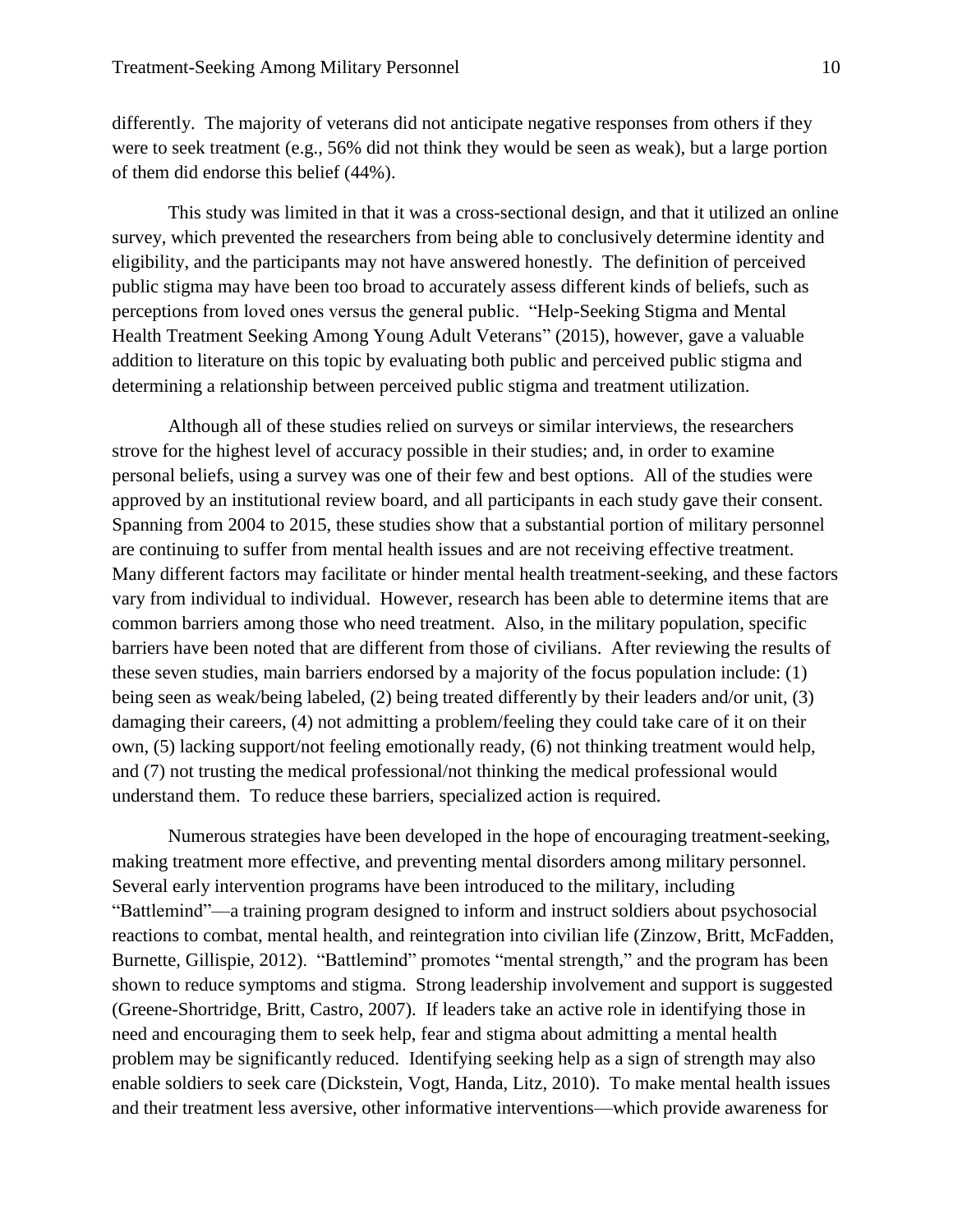mental health disorders, evidence-based treatment, and the consequences of not getting aid may be helpful (Zinzow, Britt, McFadden, Burnette, Gillispie, 2012).

Because of the uniqueness of military culture, soldiers may not feel comfortable entering a civilian clinic to receive mental health treatment, especially for a therapy treatment which will require them to share their experiences. A soldier may find it difficult to accept treatment from a civilian medical professional who has not been in combat and will likely not understand the culture that the soldier comes from. Interventions that may combat this barrier include training medical professionals about various aspects of military culture (such as the chain of command and military jargon), bringing clinical treatment into a military setting, and implementing uniformed health care providers (Zinzow, Britt, McFadden, Burnette, Gillispie, 2012). Also, it may be beneficial to adjust some treatment methods to include items specific to military issues such as survivor's guilt, emotional detachment, and readjustment to civilian life ((Zinzow, Britt, McFadden, Burnette, Gillispie, 2012).

Another proposed intervention may reduce cultural differences as a barrier to seeking treatment by bringing other veterans alongside returning military personnel to support them and encourage them to seek treatment if needed (Greden, Valenstein, Spinner, Blow, Gorman, Dalack, Marcus, & Kees, 2010). The "Buddy-to-Buddy" program promotes help-seeking as an act of resilience and strength and encourages strong ties with family and other veterans, in keeping with military values of unit cohesion and fighting alongside your buddies to overcome problems. This use of "culture to change culture"(p. 93) may be a strongly viable method to reduce psychosocial barriers to treatment-seeking.

With a significant portion of military personnel affected by mental disorders, and the military context presenting potentially unique barriers to care, action is required to determine barriers and ways to counteract them. Further research is recommended to determine what interventions are effective in reaching the military population with needed mental health treatment, as well as ways to possibly prevent mental disorders in soldiers and to adapt treatment itself to be more advantageous.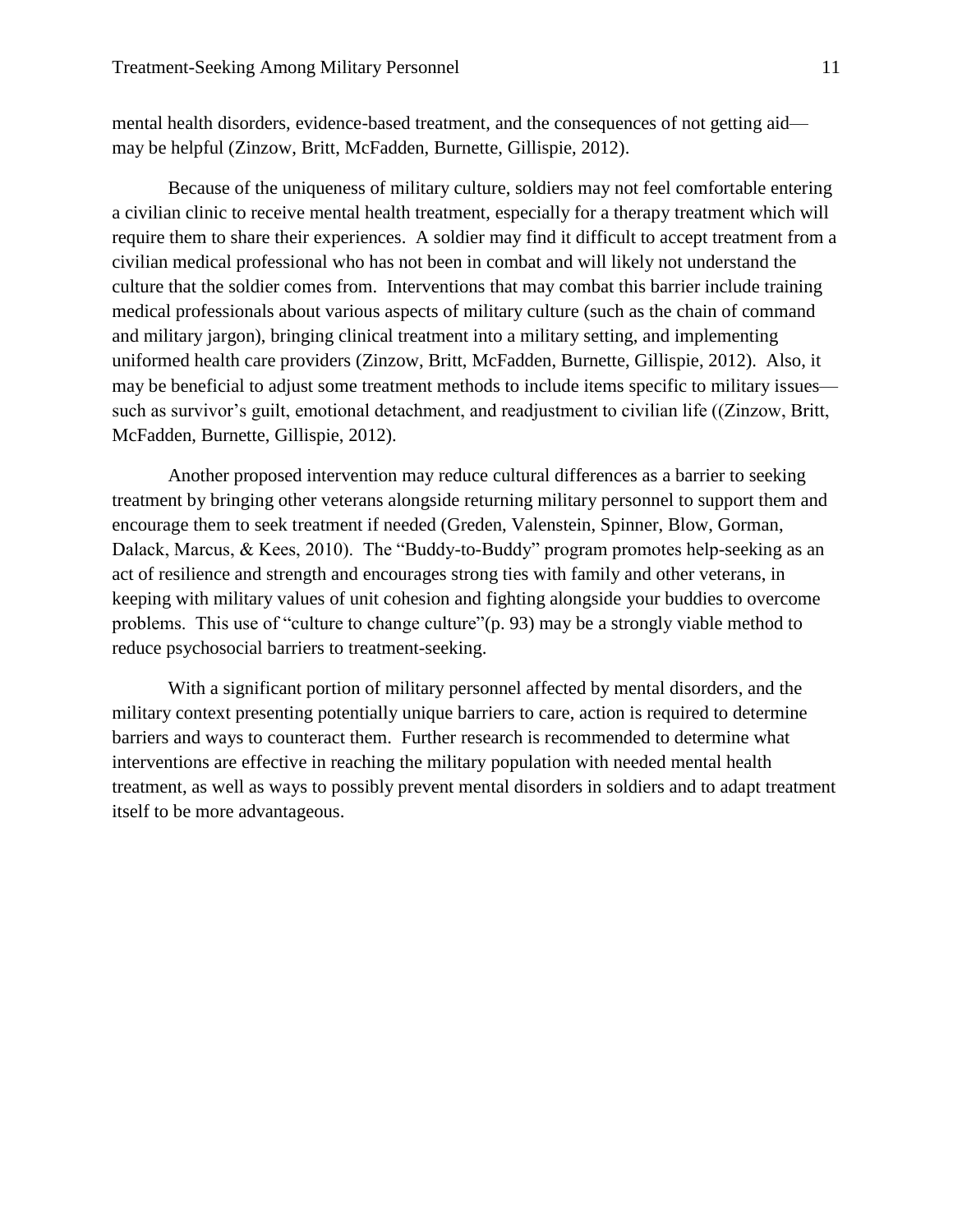## References

- 1. Dickstein, B.D., Vogt, D.S., Handa, S., Litz, B.T. (2010). Targeting Self-Stigma in Returning Military Personnel and Veterans: A Review of Intervention Strategies. *Military Psychology, 22*, 224-236. doi: 10.1080/08995600903417399
- 2. Greden, J.F, Valenstein, M., Spinner, J., Blow, A., Gorman, L.A., Dalack, G.W….Kees, M. (2010). Buddy-to-Buddy, a citizen soldier peer support program to counteract stigma, PTSD, depression, and suicide. *Annals of the New York Academy of Sciences, 1208*, 90- 97. doi: 10.1111/j.1749-6632.2010.05719.x
- 3. Greene-Shortridge, T.M., Britt, T.W, Castro, LTC C.A. (2007). The Stigma of Mental Health Problems in the Military. *Military Medicine, 172,* 157-161. Retrieved from http://www.publications.amsus.org/
- 4. Hoge, C.W., Castro, C.A., Messer, S.C., McGurk, D., Cotting, D. I., & Koffman, R.L. (2004). Combat Duty in Iraq and Afghanistan, Mental Health Problems, and Barriers to Care. *The New England Journal of Medicine, 351,* 13-22. Retrieved from http://www.nejm.org/
- 5. Hoge, C.W., Grossman, S.H., Auchterlonie, J.L., Riviere, L.A., Milliken, C.S., Wilk, J.E. (2014). PTSD Treatment for Soldiers After Combat Deployment: Low Utilization of Mental Health Care and Reasons for Dropout. *Psychiatric Services, 65,* 997-1004. doi: 10.1176/appi.ps.201300307
- 6. Kulesza, M., Pedersen, Eric., Corrigan, P., Marshall, G. (2015). Help-Seeking Stigma and Mental Health Treatment Seeking Among Young Adult Veterans. *Military Behavioral Health, 3(4),* 230-239. doi: 10.1080/21635781.2015.1055866
- 7. Nash, W.P., Silva, C., Litz, B. (2009). The Historic Origins of Military and Veteran Mental Health Stigma and the Stress Injury Model as a Means to Reduce It. *Psychiatric Annals, 39*, 789-794. doi: 10.3928/00485713-20090728-05
- 8. Stecker, T., Fortney, J.C., Hamilton, F., Ajzen, I. (2007). An Assessment of Beliefs About Mental Health Care Among Veterans Who Served in Iraq. *Psychiatric Services, 58*, 1358-1361. Retrieved from http://ps.psychiatryonline.org/
- 9. Stecker, T., Shiner, B., Watts, B.V., Jones, M., Conner, K.R. (2013). Treatment-Seeking Barriers for Veterans of the Iraq and Afghanistan Conflicts Who Screen Positive for PTSD. *Psychiatric Services, 64,* 280-283. doi: 10.1176/appi.ps.001372012
- 10. Warner, C.H., Appenzeller, G.N., Mullen, K., Warner, C.M., Grieger, T. (2008). Soldier Attitudes toward Mental Health Screening and Seeking Care upon Return from Combat. *Military Medicine, 173,* 563-569. Retrieved from [http://griegermd.com](http://griegermd.com/)